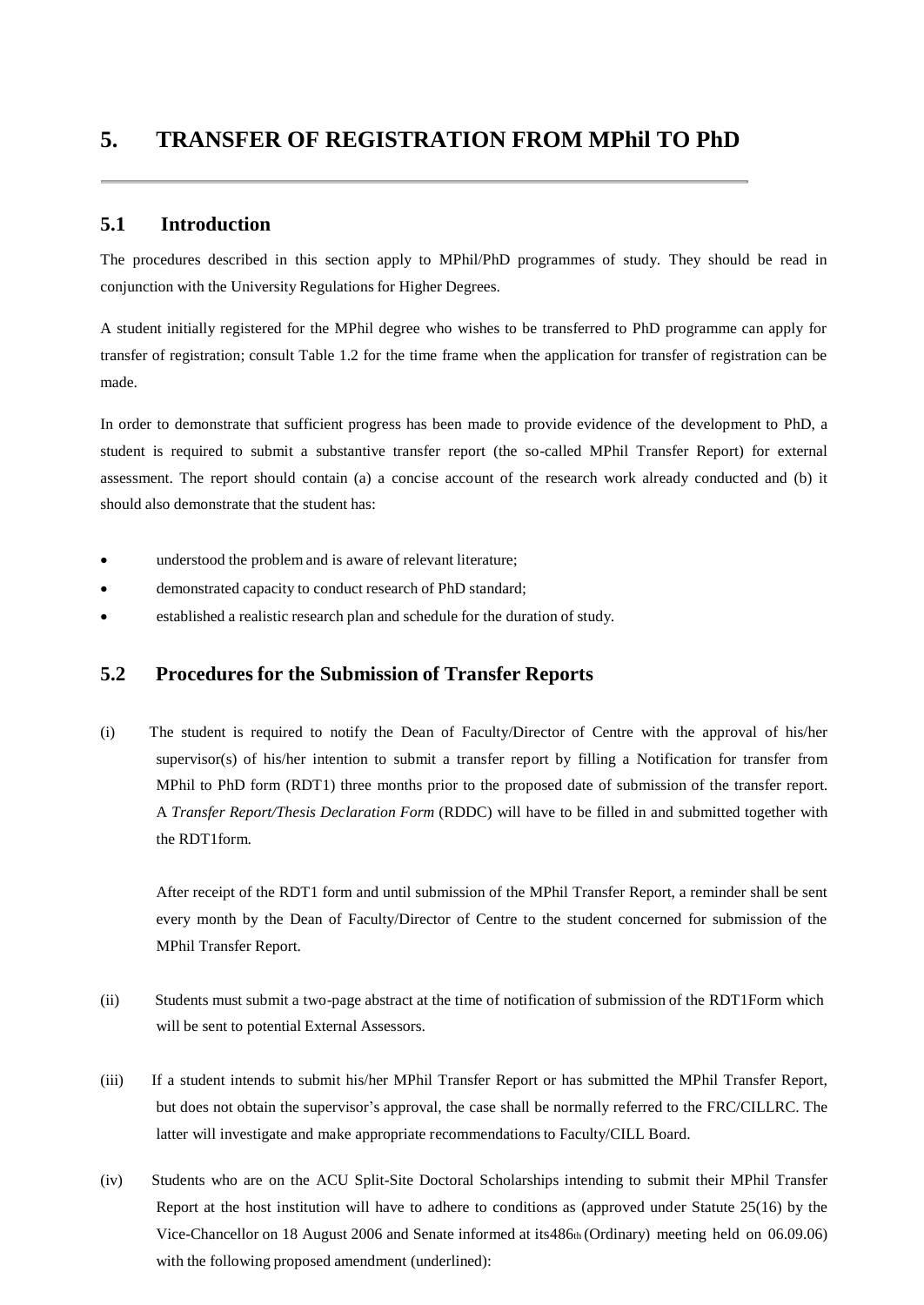- *a. The MPhil Transfer Report will be assessed by an Internal and an External Assessor as per the UoM existing Form RDT2 at the host institution. The External Assessor shall be a Professor and the other shall be at least at an Associate Professor level or equivalent.*
- (v) The transfer report shall be submitted to the AO's Office at the Faculty/Centre in three copies (spiral bound) in the format specified by the University Specifications for MPhil Transfer Reports.

#### (vi) **Procedures for the Submission of Transfer Reports**

In the event a student has not submitted the MPhil/Transfer Report following three (3) reminders, the case will be referred to the Pro-Vice-Chancellor (Academia) with supporting documentary evidence as follows:

- (a) The Research Student Logbook;
- (b) Six (6) Monthly Reports since last registration including (Supervisors' recommendations);
- (c) Number of Extensions, their duration and their approval dates; and
- (d) Number of Reminders sent since notification to Transfer to PhD or submit Thesis.

### **5.3 Procedures for Assessment of Transfer Reports**

- (i) Upon receipt of the [RDT1] Form, the Faculty/CILL Research Committee shall normally be held within two weeks to consider the appointment of External Assessors and, shall approve at least four External Assessors in order of priority from:
	- (a) Up to four names of External Assessors submitted by the supervisor(s) within one week after student's notification; and
	- (b) Four External Assessors identified by the Faculty/CILL Research Committee.

In case the supervisor(s) does/do not submit up to four names of External Assessors by the given deadline, the Faculty/CILL Research Committee shall identify and approve at least four External Assessors in order of priority. External Assessors should normally be required to meet the following criteria:

- (a) One External Assessor shall be a Professor and the other shall be at least at an Associate Professor level or equivalent.
- (b) The Assessor should have recent experience of either supervising or examining P h D students in the relevant subject area.
- (c) The appointment of an External Assessor at Senior Lecturer level can also be considered for moderating an MPhil Transfer Report subject to the Department concerned submitting strong justifications for such appointment. One of the two External Assessors should be at Professorial  $l$ evel.

If External Assessors are not appointed within a period of two (2) months, after the submission date of the MPhil Transfer Reports, the Office of the Pro-Vice-Chancellor (Academia) will look into same.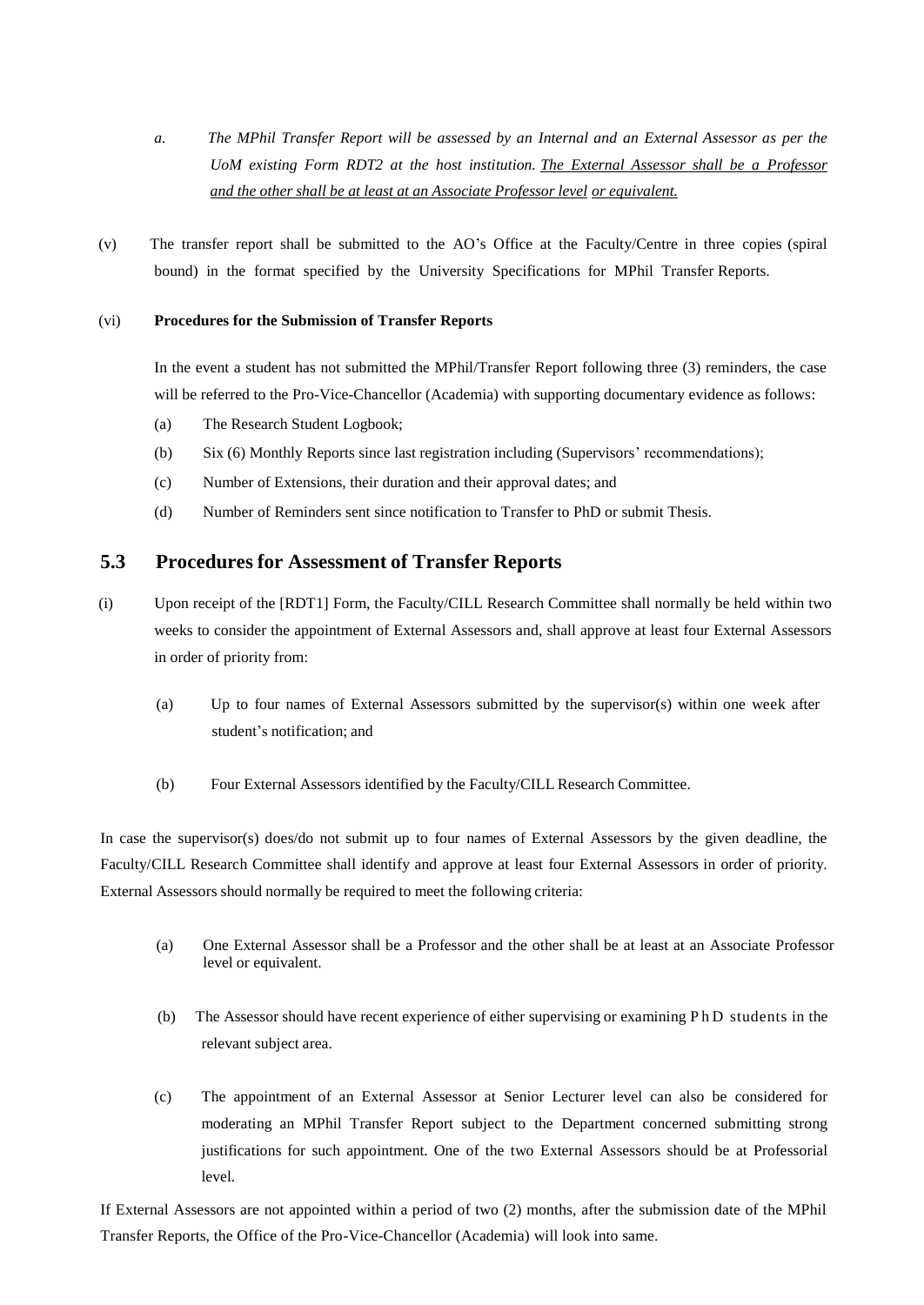It is recognised that in some cases, the most suitable person to act as an External Assessor for a particular student may be someone outside academia but who has recent experience of examining research degrees in the relevant field.

- (ii) Upon approval by the Faculty/CILL Research Committee, the Faculty/Centre Administrative Officer shall send an email to the approved External Assessors regarding:
	- (a) whether potential conflict(s) of interest is/are likely to occur as a result of examining a candidate's MPhil Transfer report and if so disclose it to the University; and
	- (b) IPR issues, in case the research work has IPR with potential for commercialisation. Examples of 'potential conflict of interest' include:
		- closely connected with or to the student to be examined, the supervisor or the internal examiner (e.g. relative, friend, someone in regular correspondence with the student about his/her work, former tutor of the student etc);
		- someone who has been a staff member at the University of Mauritius within the last five years.
- (iii) If any of the approved External Assessors express any conflict of interest, the Faculty/CILL Research Committee shall identify and approve another External Assessor for the MPhil Transfer Report.
- (iv) If no conflict of interest is expressed by the approved External Assessor(s), the Faculty/CILL Research Committee shall recommend the External Assessors in order of priority to Faculty/CILL Board. Once approved by the Faculty/CILL Board, approval shall be sought from the Teaching and Research Committee and Senate will be informed accordingly.

In case of any identified conflict of interest, the views of the Director of Legal Affairs shall be sought through the Pro-Vice-Chancellor (Academia) and the Vice-Chancellor.

- (v) Within two weeks following the appointment, the Faculty/Centre Administrative Officer shall send the Transfer Reports to the first two External Assessors requesting the submission of the completed RDT2 (A) and (B) Forms, within two months and informing them of the terms and conditions of their appointment and their role as External Assessors.
- (vi) If the External Assessor(s) has/have not submitted the completed forms (A) and (B) at the end of the second month, the Faculty/Centre Administrative Officer shall send the Transfer Report(s) to the next External Assessor(s) in the list of External Assessors appointed in order of priority.

However, if in the meantime the External Assessors have responded, their reports will be considered by the Board of Examiners and the new External Assessor(s) will still assess the thesis and he/she/they will be paid the usual honorarium.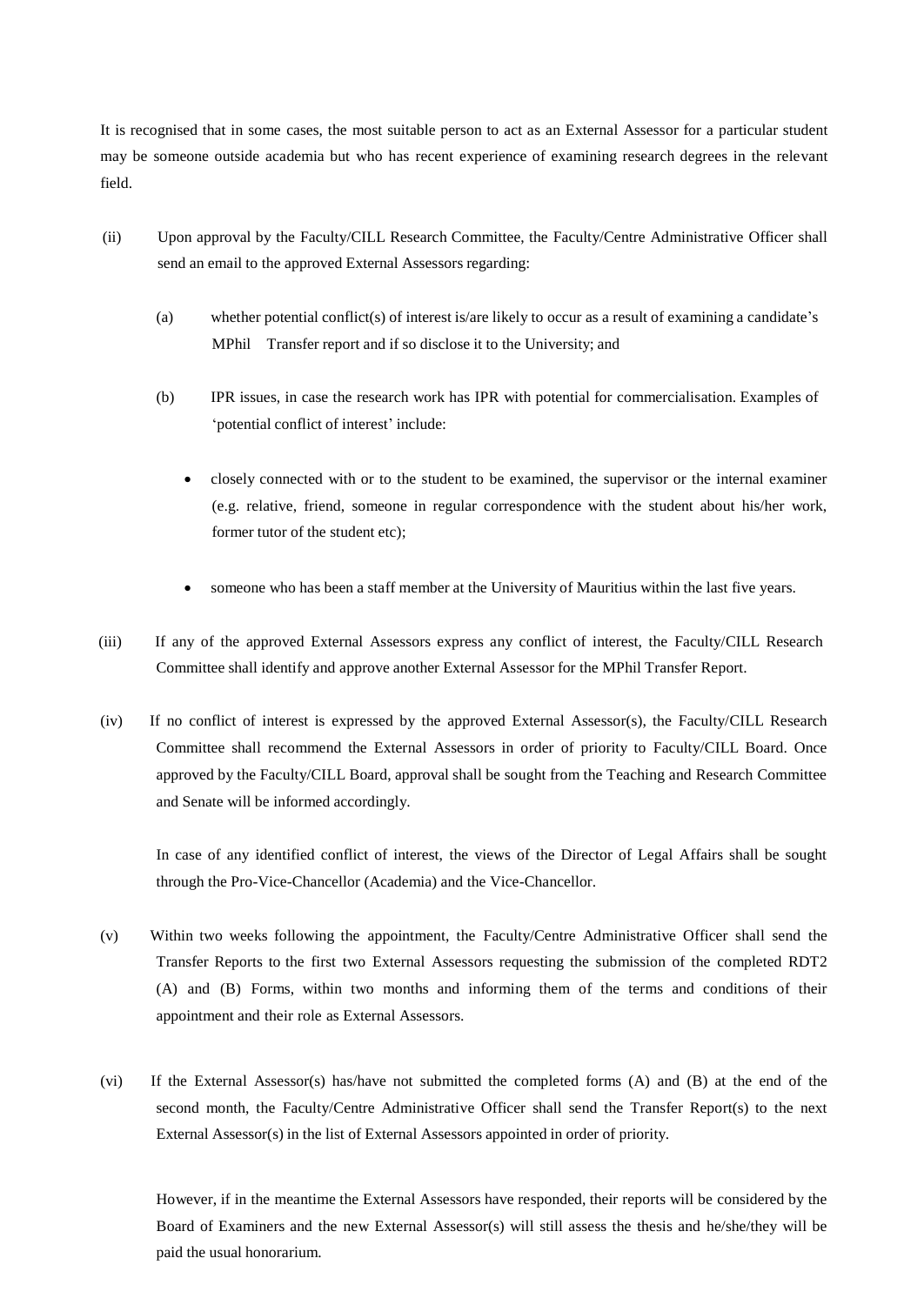In case there is a diversion of recommendations between the original External Assessor(s) and the new External Assessor, the Board of Examiners will deliberate on the first positive recommendation received from the External Assessor(s).

## **5.4 The External Assessors' Reports**

(i) The recommendation from the External Assessor [Form RDT2 (A)] shall be one of the following:

- Transfer to PhD.
- Revision and re-submission for a transfer to PhD to the satisfaction of the Supervisor(s).
- Revision and re-submission for a transfer to PhD to the satisfaction of External Assessor.
- Revision and re-submission for an MPhil degree to the satisfaction of the Supervisor(s) and a person designated by the Deans of Faculty/Officer-in-Charge, CILL.
- Revision and re-submission for an MPhil degree to the satisfaction of the Supervisor(s) and the External Assessor.
- (ii) The BoE will deliberate on the first positive recommendation received from the External Assessor(s).
- (iii) Any amendments proposed by the External Assessor(s) must be communicated in *toto* by the Chair of the Board of Examiners to the student(s) through the supervisor(s) and relevant extracts of the External Assessor(s) Reports as decided by the BoE should be given to the student (s) through the supervisor(s). The Full External Assessor Report(s) [Form RDT2 (B)] must not be disclosed to non-BoE members.

#### **5.5 Board of Examiners**

- (i) Within one week after receipt of the recommendation(s) from the External Assessor(s), the Board of Examiners shall make appropriate recommendations to the Faculty/CILL Board; *BOE will deliberate on the first positive recommendation received from the External Assessor for upgrading and on both recommendationsfor MPhil Degree.*
- (ii) Any recommendation by the External Assessor(s) as per 5.4(i) will have to be considered by the Board of Examiners, which will report to Faculty/CILL Board.
- (iii) In case the Faculty / CILL Board recommends a "Transfer to PhD" then its recommendations shall be submitted to the Teaching and Research Committee and Senate will be informed accordingly. The decision of the Teaching and Research Committee shall be communicated to the student through the Supervisor.
- (iv) In case the Faculty / CILL Board recommends an "Award for MPhil Degree", then its recommendations are submitted to Senate. The decision of Senate shall be communicated to the student through the Supervisor.